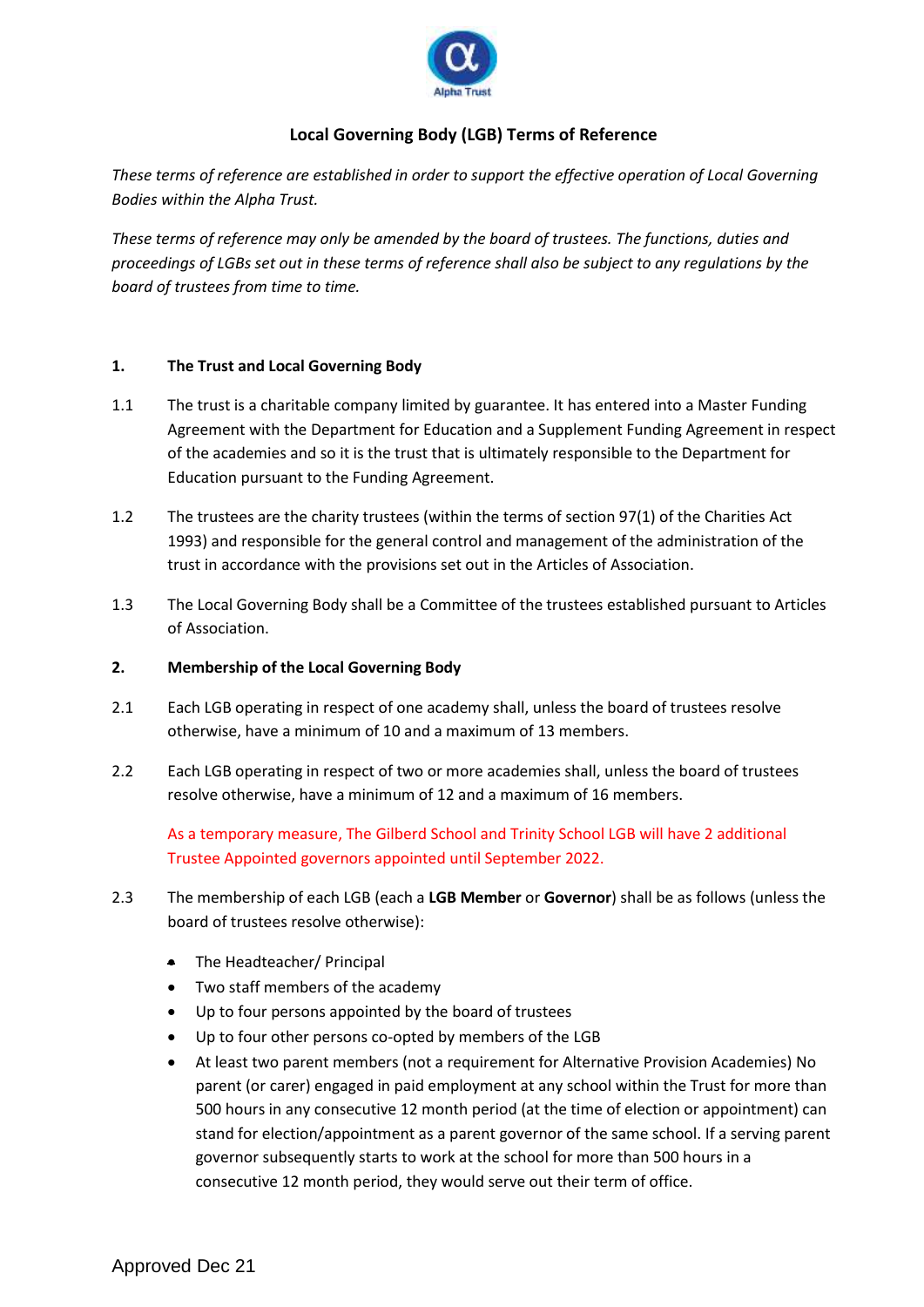

- 2.4 No more than one third of the Governors may be employees of the trust.
- 2.5 The current Governors are set out in the register of Governors maintained by the trust.
- 2.6 The trustees shall:
	- make all necessary arrangements for, and determine all other matters relating to, an election of parent Governors, including any question of whether a person is a parent of a registered pupil at an academy. Any election of a parent member which is contested shall be held by secret ballot.
	- make all necessary arrangements for, and determine all matters relating to, the election and/or appointment of staff Governors
- 2.7 The Governors may only appoint co-opted members with the consent of the board of trustees. See Appendix 1 for process of appointing co-opted governors
- 2.8 The terms of office for any Governor shall be four years, save that this time limit shall not apply to the Headteacher/Head of School. Subject to remaining eligible, any member may put themselves forward for re-appointment (as the case may be).
- 2.9 The LGB may continue to act notwithstanding a temporary vacancy in its composition.

# **3. Chair and Vice Chair of Local Governing Body**

- 3.1 The chair and vice Chair of the LGB shall be appointed at the start of each academic year by the Governors.
- 3.2 LGBs may choose to appoint two vice chairs should the need arise
- 3.3 No person may act as chair under paragraph 2.1 if they are an employee of the trust.
- 3.4 Where the trust considers that there is not a suitable chair or vice chair from among the Governors they shall make the appointment.

# **4. Appointment of the Clerk to the Local Governing Body**

4.1 The clerk shall be appointed by the LGB for such term, at such remuneration and upon such conditions as they may think fit; and any clerk so appointed may be removed by them. The clerk shall not be a Governor. Notwithstanding this paragraph, the Governors may, where the clerk fails to attend a meeting of theirs, appoint any one of their number or any other person to act as clerk for the purposes of that meeting.

# **5. Authority, remit and responsibilities of the LGBs**

- 5.1 The powers and functions delegated by the board of trustees to the LGBs are set out in the scheme of delegation (S of D) as approved by the board of trustees and in summary include the following:
	- *To oversee the running of the academies in terms of learning, standards, safeguarding, safety and wellbeing.*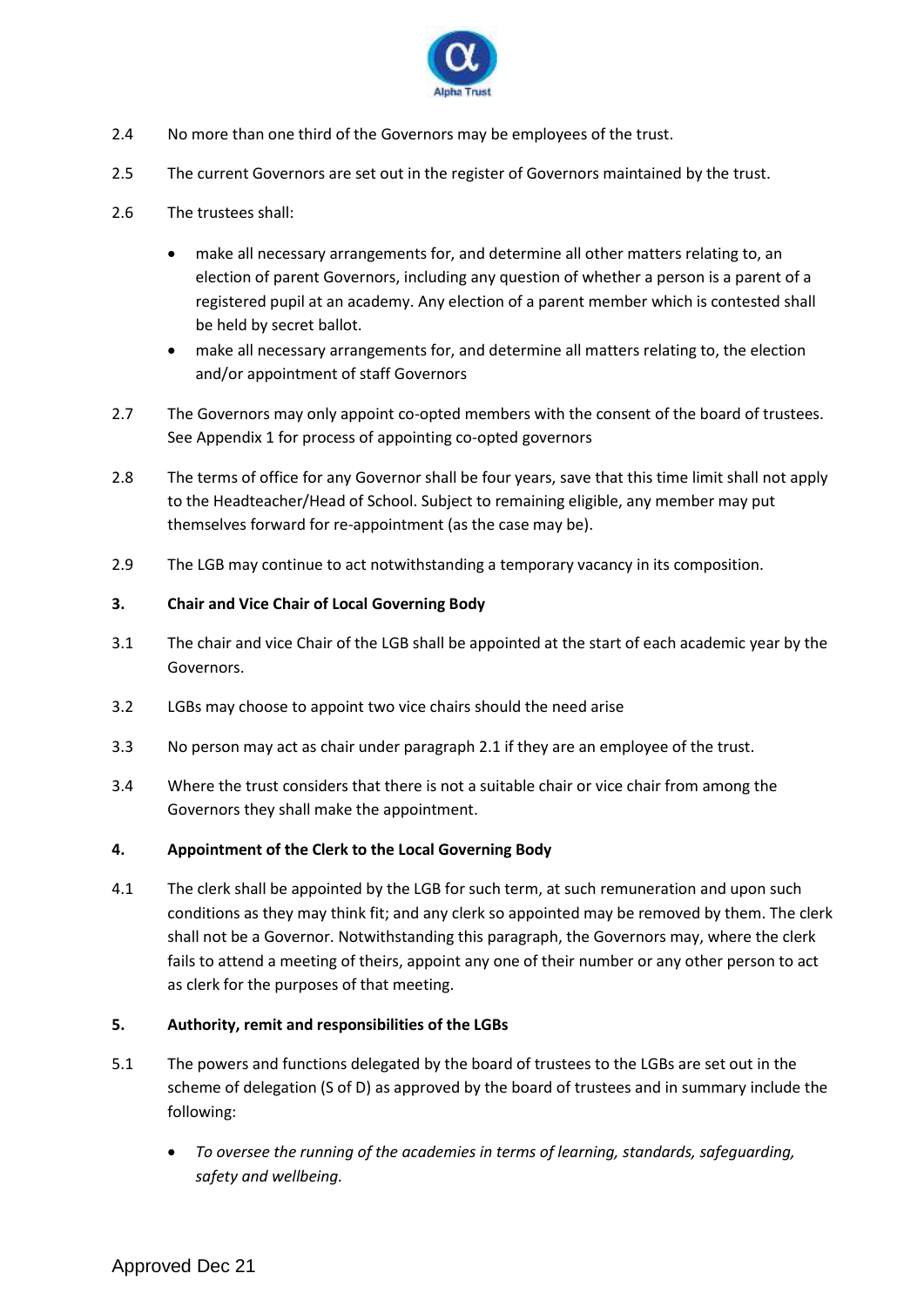

- *To hold local academy leadership to account for academic performance, quality of care and provision.*
- *To oversee and monitor the effectiveness of learning strategies.*
- *To ensure that the academy or academies are conducted in accordance with the objects of the trust, the terms of any trust governing the use of the land which is used for the purposes of an academy, any agreement entered into with the Secretary of State for the funding of the academy or academies and these terms of reference.*
- *To consider budget monitoring information and make recommendations to the Executive Headteacher/Principal / Associate Principal in relation to any potential overspending.*
- *To act as a critical friend to the Executive Headteacher/ Principal / Associate Principal (including but not limited to advice in relation to annual budget proposals).*
- *To adopt financial prudence in managing the financial affairs of the trust in so far as these relate to the academy and are delegated to them in order to support the board of trustees and its committees in relation to proper use of funds and delivering high quality education provision.*
- *To represent the views of the community (including but not limited to), in discussions on budget issues that relate to community engagement and activity and make recommendations to the Executive Headteacher/ Principal / Associate Principal.*
- *To support the Executive Headteacher/ Principal / Associate Principal in recruitment and selection, grievance, disciplinary and exclusion process where appropriate.*
- *To promptly implement and comply with any policies or procedures communicated to the LGB by the board of trustees from time to time.*
- *To draw any significant recommendations and matters of concern to the attention of the board of trustees.*

# **6. Proceedings of LGB Meetings**

- 6.1 The LGBs will meet as often as is necessary to fulfil their responsibilities but at least three times a year.
- 6.2 All meetings shall be convened by the clerk to the LGB, who shall send to Governors written notice of the meeting and a copy of the agenda at least seven clear days in advance of the meeting.
- 6.3 A special meeting of the LGB shall be called by the clerk whenever requested by the chair or at the request in writing by any three Governors. Where there are matters demanding urgent consideration, the chair or, in his/her absence the vice chair may waive the need for seven days' notice of the meeting and substitute such notice as he thinks fit.
- 6.4 The quorum for the transaction of the business of LGB shall be 6 Governors provided that at least one of them is a Governor appointed by the board of trustees (not including staff members or parent members).
- 6.5 If the number of Governors assembled for a meeting of the LGB does not constitute a quorum, the meeting shall not be held. If in the course of a meeting of the LGB the number of Governors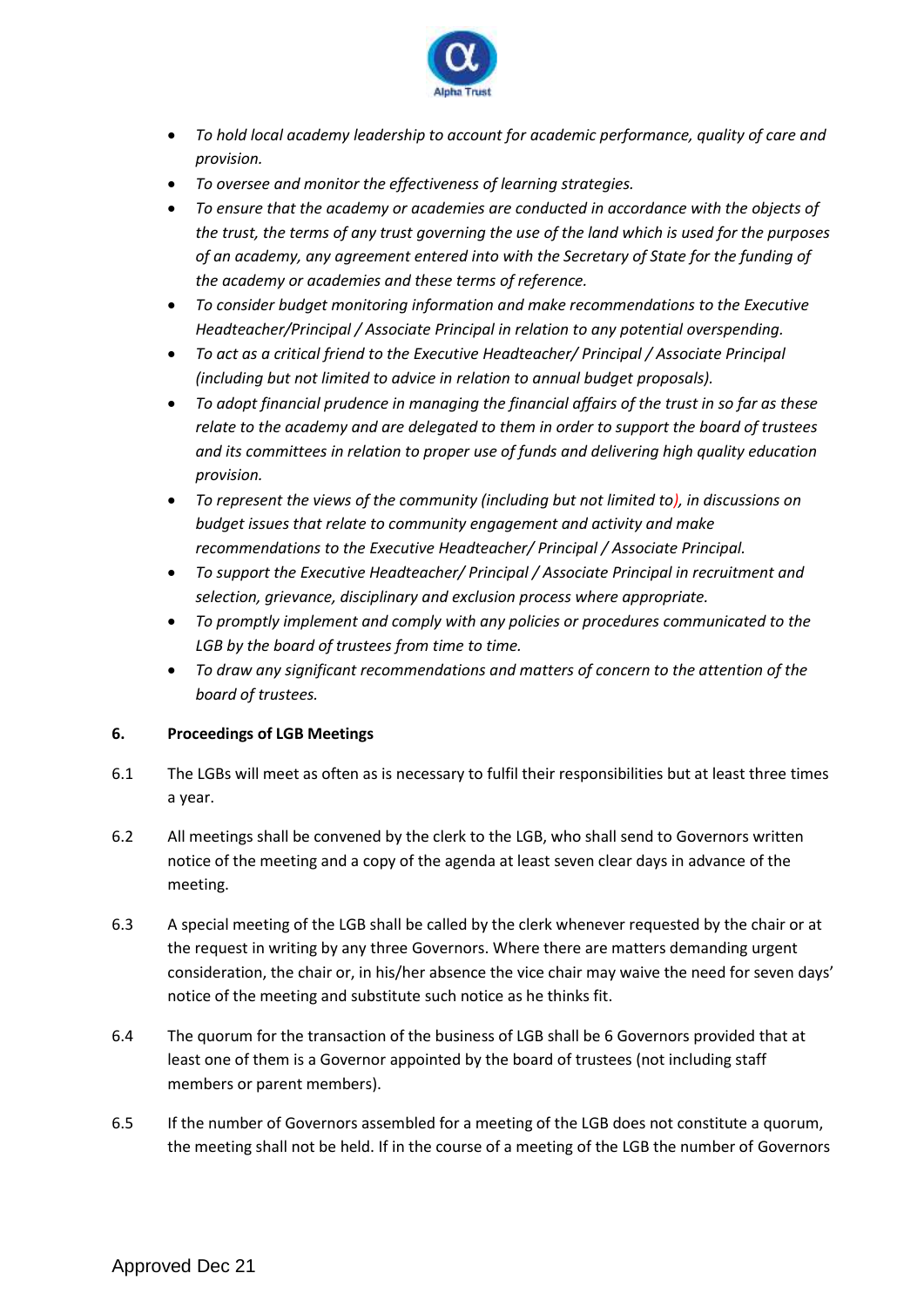

present ceases to constitute a quorum, the meeting could continue with routine business but not take any votes on matters that require a vote (these will be deferred to the next meeting).

- 6.6 Every matter to be decided at a meeting of a LGB must be determined by a majority of the votes of the members present and voting on the matter.
- 6.7 Each Governor present in person shall be entitled to one vote.
- 6.8 Where there is an equal division of votes the chair shall have a casting vote.
- 6.9 A Governor may not vote by proxy.
- 6.10 A register of attendance shall be kept for each LGB and published annually.
- 6.11 LGBs may invite attendance at meetings from persons who are not Governors to assist or advise on a particular matter or range of issues. Such persons may speak with the permission of the chair but shall not be entitled to vote.
- 6.12 Any Governor shall be able to participate in meetings of the LGB by telephone or video conference provided that he has given reasonable notice (up to the day before the meeting if this has been agreed) to the clerk and that the Governors have access to the appropriate equipment.

#### **7. Conduct of Governors**

7.1 All Governors shall observe at all times the provisions of the Alpha Trust Code of Conduct.

#### **8. Governors' Interests**

- 8.1 Governors are required to declare any business or other interests in any item being discussed at a meeting.
- 8.2 Governors, if present at a LGB meeting, disclose their interest, withdraw from the meeting and not vote on a matter if:
	- there may be a conflict between their interests and the interests of any of the academies or the trust
	- there is reasonable doubt about their ability to act impartially in relation to a matter where a fair hearing is required, or
	- they have a personal interest (this is where they and/or a close relative will be directly affected by the decision of the LGB in relation to that matter) in a matter

#### **9. Disqualification and Removal of Governors**

- 9.1 A person shall be ineligible for appointment to a LGB and, if already appointed, shall immediately cease to be a member if the relevant individual:
	- is or becomes disqualified from holding office under the Articles of Association
	- is or becomes disqualified from holding office as a governor of a school or academy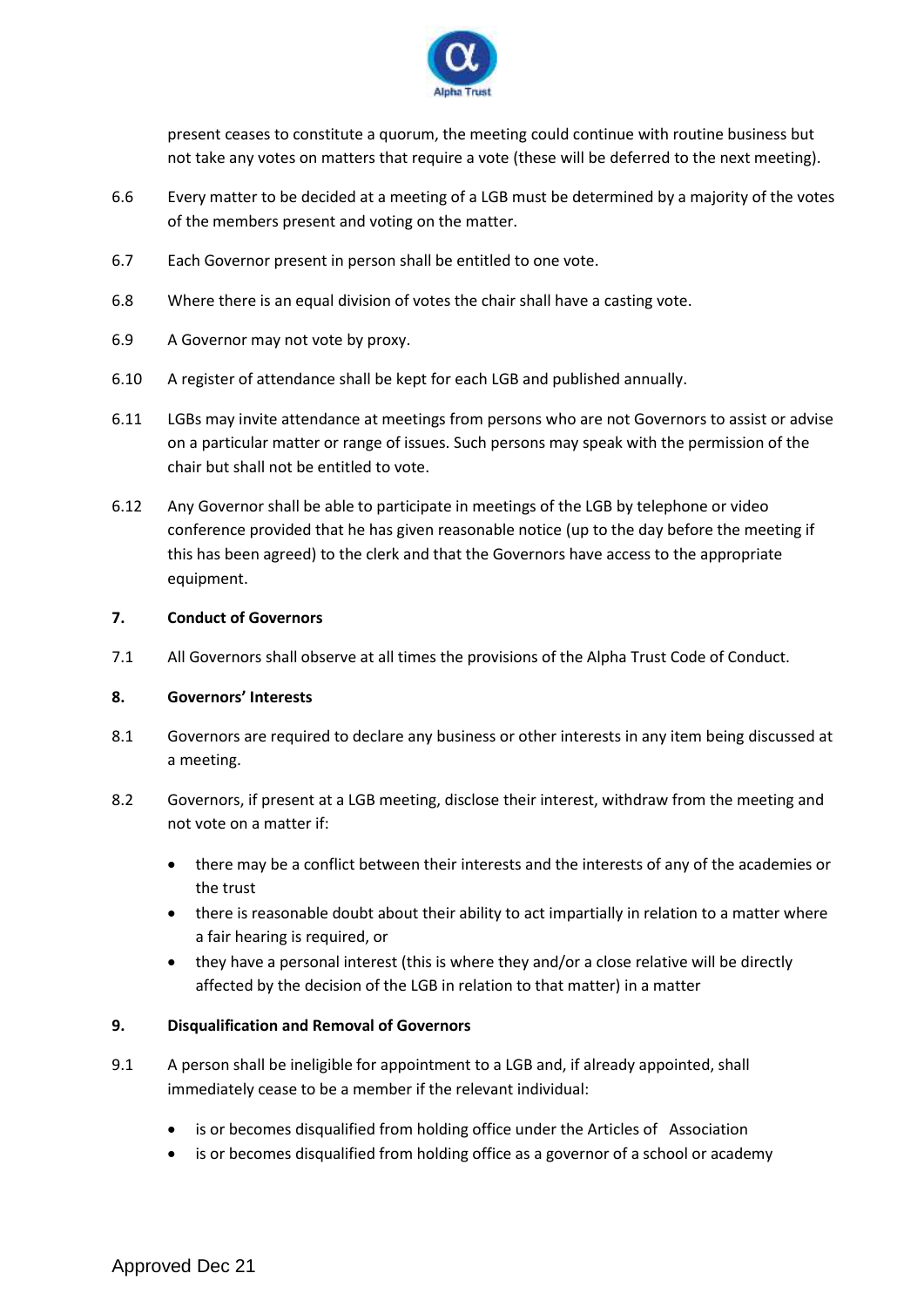

- is included in the list of teachers or workers considered by the Secretary of State as unsuitable to work with children or young people
- is barred from any regulated activity relating to children
- is or becomes bankrupt or makes any arrangement or composition with his/her creditors generally; or their estate has been sequestrated and the sequestration has not been discharged, annulled or reduced
- is convicted of any criminal offence (other than minor offences under the Road Traffic Acts or the Road Safety Acts for which a fine or non-custodial penalty is imposed or any conviction which is a spent conviction for the purposes of the Rehabilitation of Offenders Act 1974)
- has been fined for causing a nuisance or disturbance on school/academy premises during the 5 years prior to or since appointment or election as a Governor
- refuses to an application being made to the Disclosure and Barring Services (DBS) for a criminal records check
- commits a serious breach of the code of conduct or any standing order or protocol implemented by the board of trustees
- in the case of a Governor, is absent without the permission of the Governors from all their meetings held within a period of six months and the Governors resolve that his office be vacated
- resigns his/her office by notice in writing to the chair
- in the case of a Headteacher/ Principal, they cease to be the Headteacher/ Principal
- in the case of a Governor, their term of office expires and they are not re-appointed
- 9.2 The trustees shall make the right, at their sole discretion, to remove or suspend (on such terms as they see fit) any Governor by written notice to the chair.

# **10. Reporting Procedures**

- 10.1 Within *10 school days* of each meeting each LGB will produce and the chair / deputy chair agree minutes of its meetings.
- 10.2 The LGBs will send to the board of trustees, copy of their minutes within **14** *school days* of each meeting.
- 10.3 Each LGB shall conduct an annual review of its work and the powers and functions delegated to it under these terms of reference and shall report the outcome and make recommendations to the board of trustees.

# **11. Amendment of Terms of Reference**

11.1 This document will be subject to review at least once every twelve months.

# **12. Copies of Terms of Reference**

12.1 A copy of this document shall be given to every Governor and shall be available for inspection upon request by members of staff during normal office hours at the offices of the academy and the trust.